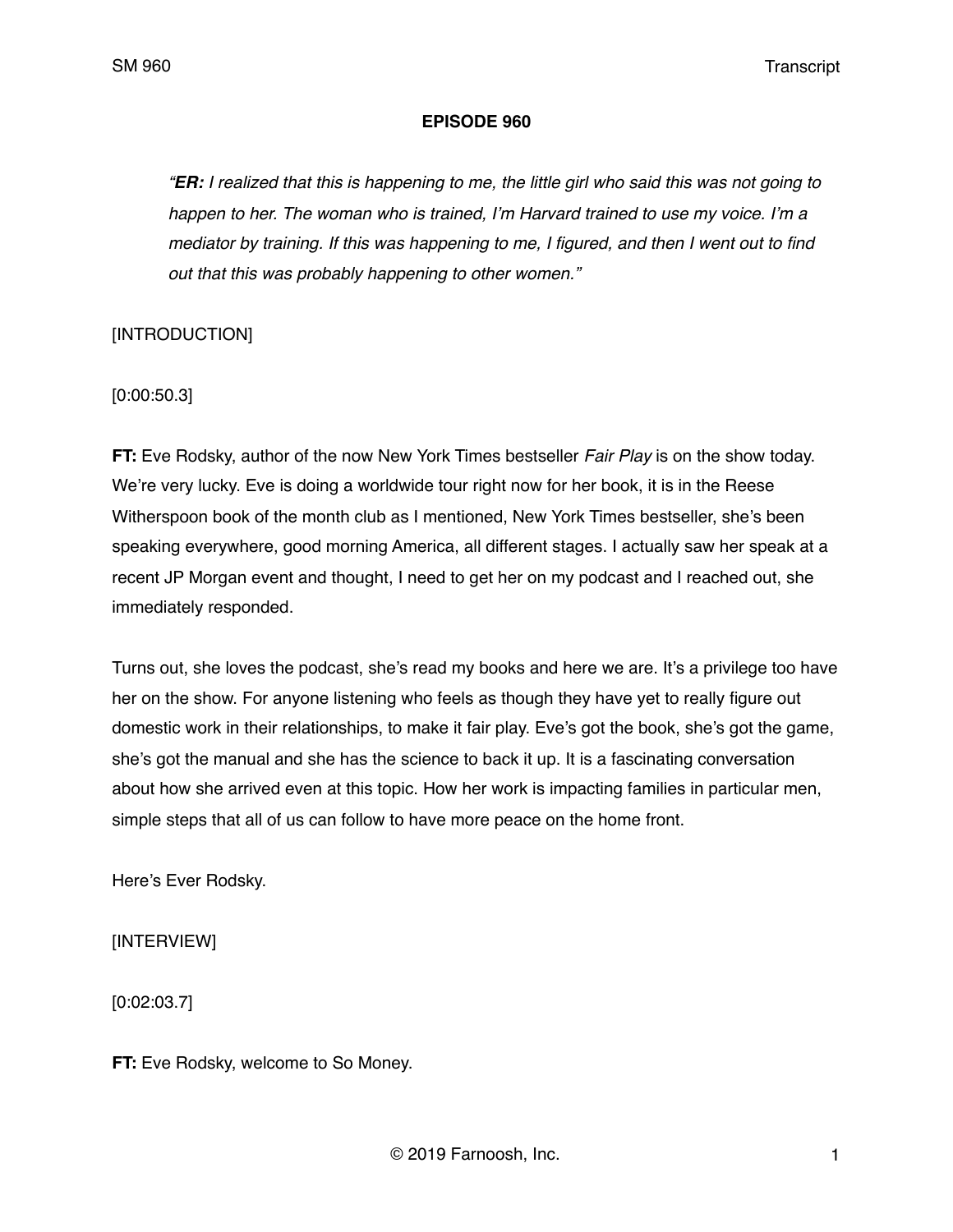### [0:02:06.0]

**ER:** So happy to be here, I love your podcast.

### [0:02:08.2]

**FT:** Well, thank you, and I love everything that you're saying in your new book, fair play. Quick question, has the Nobel Piece committee reached out yet because this is conflict resolution at its finest.

[0:02:21.4]

**ER:** Thank you. Well, I will say that I have a very private job, no one really understood what I did, I used to say, I'm a philanthropic advisor and mediator and thank god for the HBO show Succession because now, everybody knows what my clients look like and I feel like those skillsets you know, have now really helped me in fair play. Bring those mediation and conflict resolution skills to all of us.

[0:02:50.7]

**FT:** I'm sure you've seen this book, it's everywhere right now, congratulations on New York Times bestseller list.

[0:02:56.9]

**ER:** Thank you.

[0:02:58.1]

**FT:** Reese Witherspoon's book club. Basically is a revolutionary, real world solution to the problem of unpaid, invisible work that women have shouldered for too long and you Eve Rodsky have been tapped by Reese Witherspoon as the expert on this topic for a new generation of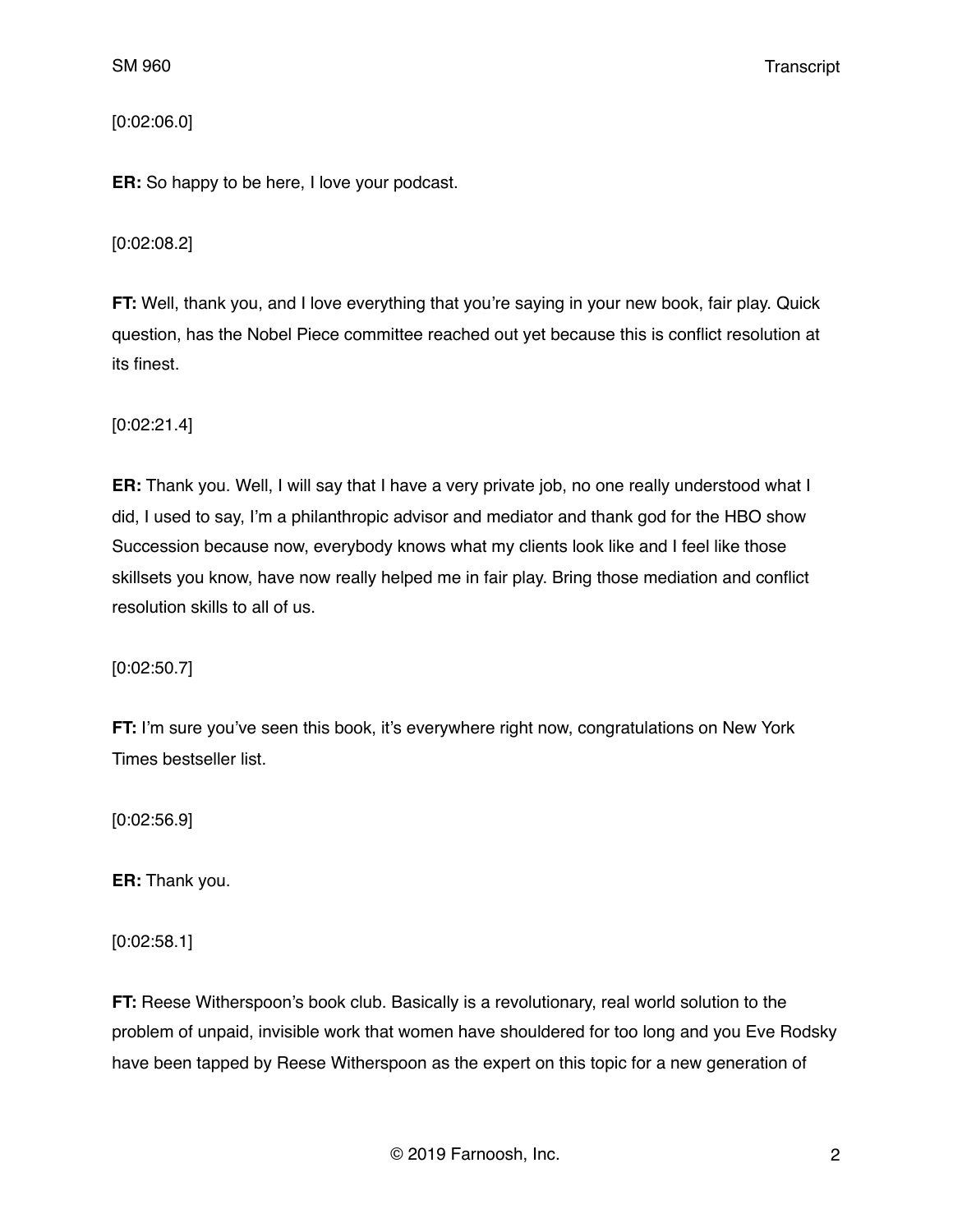women but how did that happen, first of all? I want to go into the business of this first, how did this happen?

[0:03:22.5]

**ER:** Well, it is – it's been a seven-year journey.

[0:03:26.6]

**FT:** So it wasn't overnight?

[0:03:27.7]

**ER:** Nope, it is definitely not overnight, this is a seven-year, this is what I call my unicorn space, we'll get into that but I ended up with a giant passion for the gender division of labor and it all started after a text my husband sent me that I talk about in the book, my second son is born and my husband sends me a text that says, I'm surprised you didn't get blueberries.

Literally, thank god for that text, I say this to Steph all the time, we're still married and we're living to our play every day. I like to say I'm not just the hair club president but I'm the first client or whatever that old commercial was. At that time, after my second son was born and I receive the "I'm surprised you didn't get blueberries" text. I pulled over the side of the road and I just started sobbing.

You can picture the scene, I had a breast pump and a diaper bag on my passenger seat. I had returns for new baby in the back seat, which is great that they gave me the gifts but the store policies are like one day I didn't want to waste the money. I had a client contract on my lap with a pen stuck in between my legs, trying to mark up my client contract at every traffic light, red traffic light stop, on the way to pick up my older three-year-old from his transition toddler program that in America, since we really value working parents lasts like 10 minutes.

Even though I was going to be late to pick up Zack, I had to pull over, take a breath, cry over this – "I'm surprised you didn't get blue berries," text and as I was thinking, sitting there crying,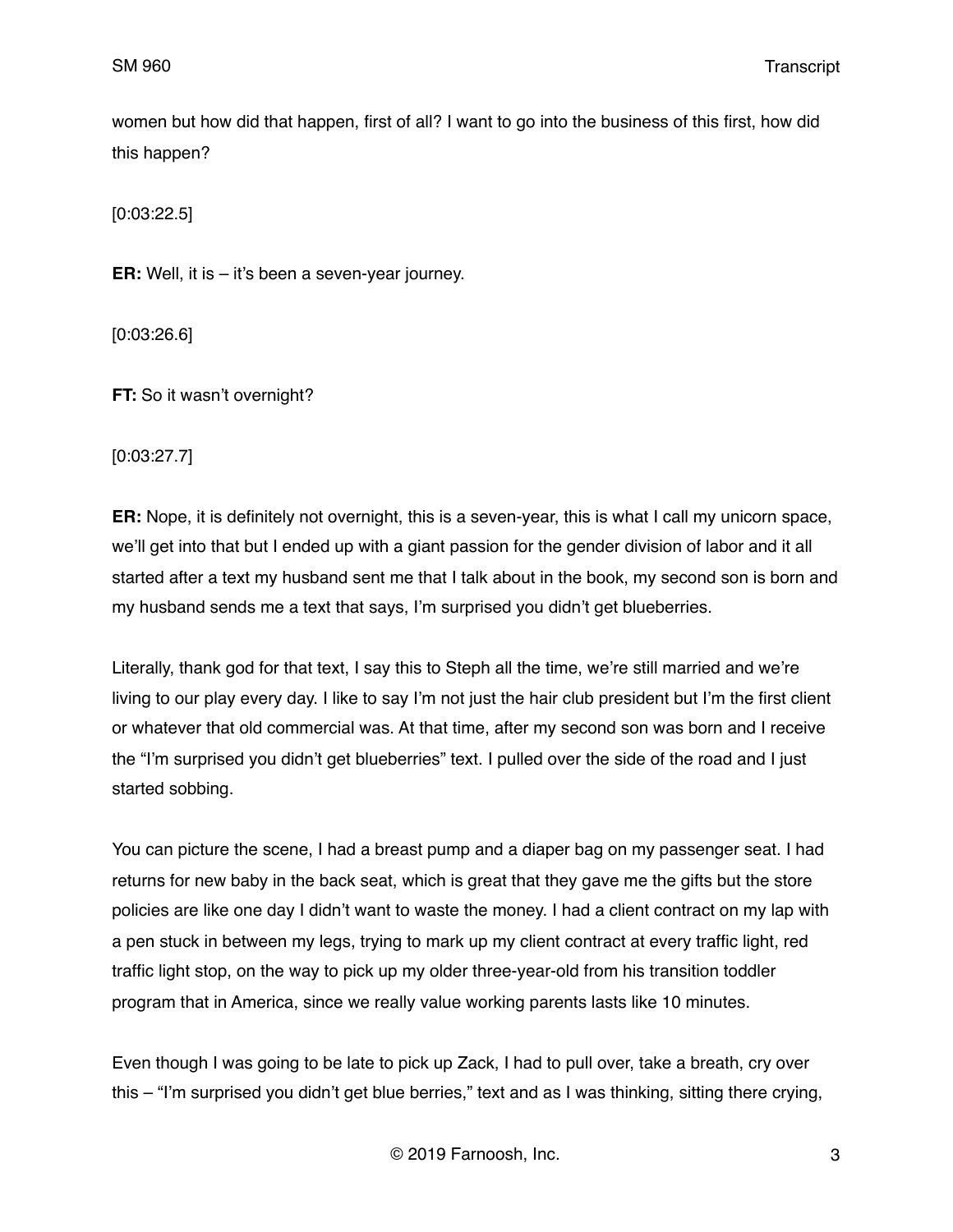thinking you know, I used to be able to manage employee teams and now I'm so overwhelmed, I apparently can't even manage a grocery list. More importantly, how had this happened to me, how would I become the default or as I call in the book, the she-fault for every household and childcare task for my family including apparently being the fulfiller of my husband's moody needs.

### [0:05:33.2]

**FT:** Also, how did you husband arrive at this place where he expected you to be the grocery whiz and all the things?

### [0:05:40.2]

**ER:** Well, that's it, right? I mean, this shouldn't have happened to me because I'm a product of a single mother from eight years old, while I would help her, that's why I became an organizational management specialist I think and mediator because I was always helping her mediate with her father and also working on her piles of late eviction — late utility bills, eviction notices, I would pull out things from the mail if I saw a red signs stamped on it. Very worried about those things.

From that early age, I realized that I didn't want to live like that. That I was going to have an equal partner and I was investing, going to invest in making that happen for myself. I married that equal partner and things felt really fair. We took turns doing the dishes, ordering in food, marking up each other's  $-1$  marked up his operating agreements, he helped me get my  $-$  he marked up my interview questions to get my dream job at JP Morgan.

Two kids later, I'm in this situation. I realized that if this was happening to me, the little girl who said this was not going to happen to her. The woman who was trained, I'm Harvard trained to use my voice. I'm a mediator by training. If this was happening to me, I figured, and then I went out to find out that this was probably happening to other women.

[0:07:00.5]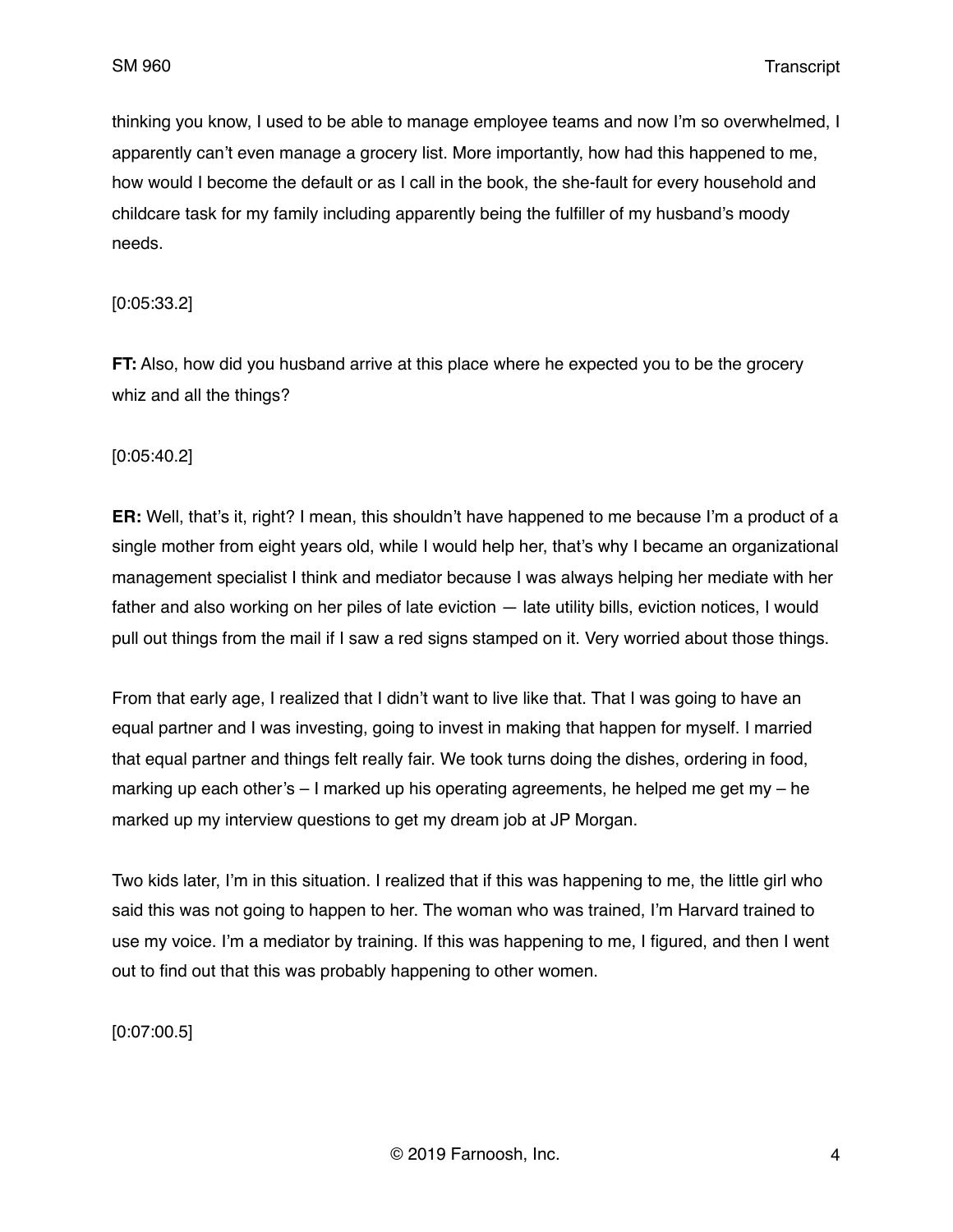**FT:** So many women and I think what's so beautiful about this book and the aftermath is that men are picking this up and families are so grateful.

[0:07:11.7]

**ER:** Yeah, I was going to say, this is sort of breaking news but you know, the book's been only out for two weeks and we have unsolicited emails, the info at Eve Rodsky, it's not where people would find me, now, normally people will find me on Instagram or something but at this email address, we have over 300 emails that have come in and the woman who was helping me sort through them said 70% are men.

[0:07:37.5]

**FT:** Wow.

[0:07:38.0]

**ER:** How cool is that?

[0:07:39.6]

**FT:** My gosh, that's amazing.

[0:07:43.3]

**ER:** A new stat for you. Really cool

[0:07:45.6]

**FT:** The hook of this book is really that it's a game. You've gamified this.

[0:07:51.6]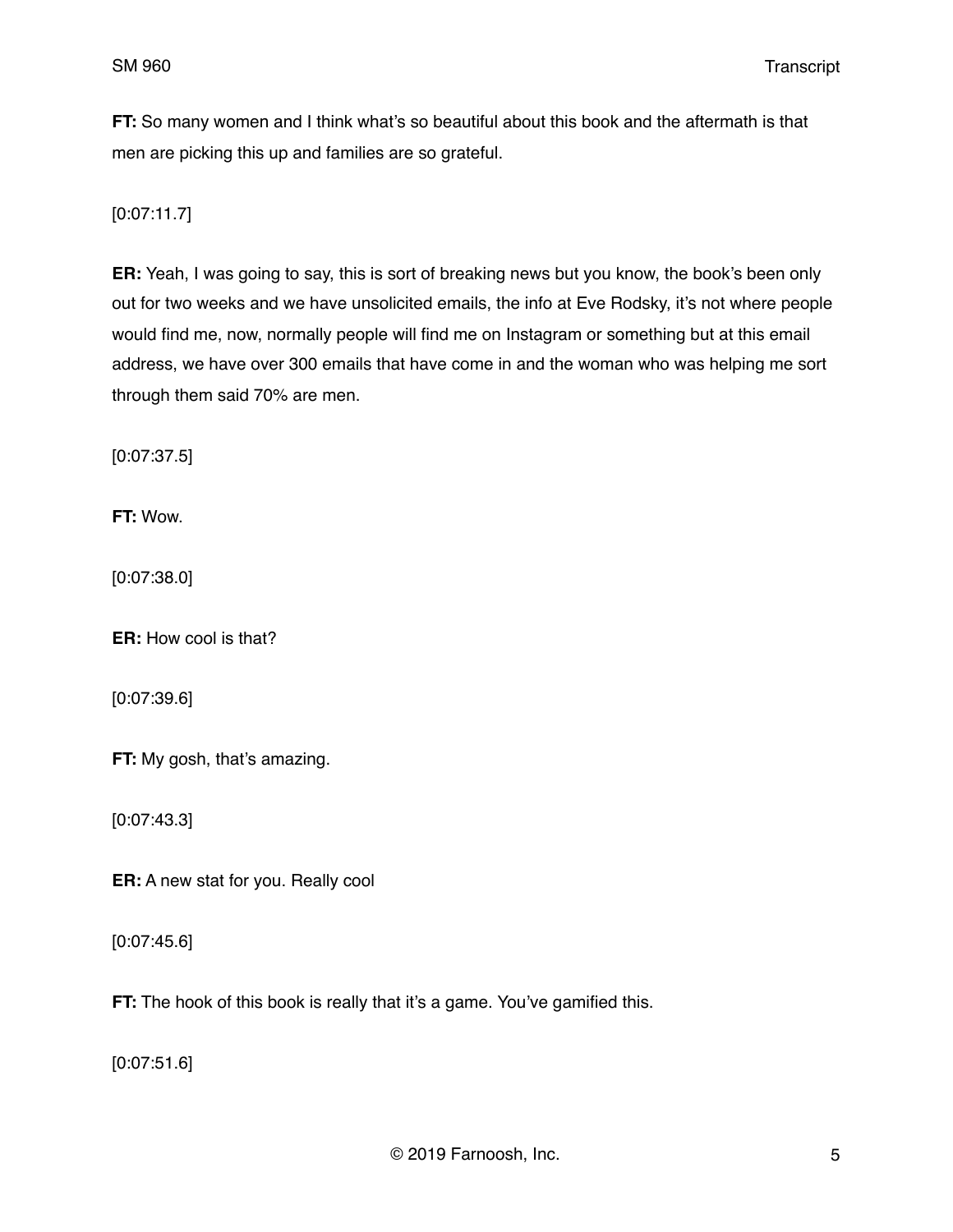**ER:** Yes, it is a game, it is absolutely the heart of *Fair Play* is a game and the beauty of this game is that you hold test cards, there's a hundred cards in the Fair Play system and each year you and your partner, you hold cards that you value, that you've talked about before, that you value.

And then, it's not destines, you don't have to hold them forever, you re-deal but it's all based on the rules of – that you find in the book. But everything you need to know about the Fair Play game, I like to say that you can learn from just one word and that word is mustard. What I mean by that is somebody in your household knows that second son Johnny, your second son only eats protein with French's yellow mustard. That that's how he gets his protein down.

That's in the business world what we call conception. Then, someone has to be the one to notice when the mustard's low and put it on a grocery list along with other groceries for the week. That's what we call in business, planning. Then, someone actually has to get their butt to the store to purchase the yellow mustard and that's in business what we call execution.

That's where men step in, in my research over 500 men and women that mirror your senses. I found men were stepping in at the execution stage and that's a big problem because they bring home spicy Dijon, the grossest mustard with the seeds in it.

[0:09:23.6]

**FT:** Or ketchup! Even the right category.

### [0:09:24.8]

**ER:** Yes, right. When they do bring home the right category of mustard and it's the gross one with seeds in it that your son would never touch. Then men all over the country were – and actually the world because I have interviews in Japan, the UK, Australia, Norway, they're saying to me, I can't do anything right.

I'm failing at the home stuff. Because even when I go to the grocery store for my wife or my partner because this happens same sex couples too. I'm bring things, I'm bringing on the wrong

© 2019 Farnoosh, Inc. 6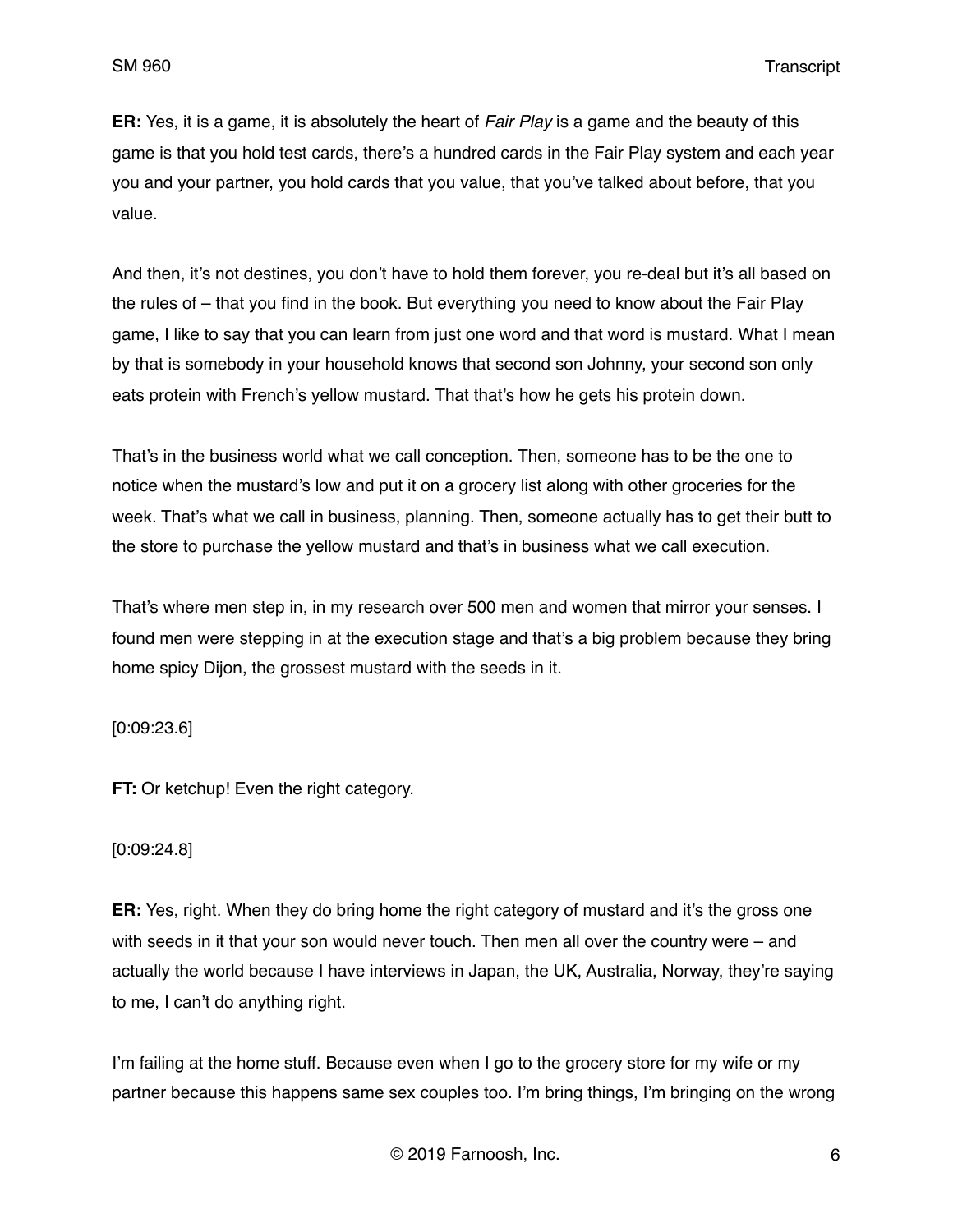thing. And then, women all over the world were saying to me, Eve, you want me to trust him with ownership of our estate planning, our living will or healthcare directive.

He can't even bring home the right type of mustard. It's not about blueberries, right? It's not about mustard, it's really about trust.

### [0:10:25.3]

**FT:** It's not about getting to 50/50 like the – it's not about you get 50 cards, I get 50 cards. Let's talk about that too because I think there's some confusion there.

### [0:10:34.3]

**ER:** Okay, very important, if all your listeners take away one thing, it's that I believe 50/50 is the wrong equation. 50/50 has been holding women back for a hundred years and what I mean by that is it's never 50/50. When you don't get 50/50 and this is what I found in my data. Expectations and disappointment are what come out of that.

Then people tend to give up and say, I might as well do it myself and the time it takes me to tell him how to do it. When you focus, we change our focus off of 50/50 and we focus on the full mustard situation. On ownership, on someone who holds the card with full ownership, with full conception, planning and execution. Even if it's one card.

You are bringing home the right type of mustard and it changes the dynamic of trust in your relationship. I found it over and over again in my beta testers. This is the good news. The good news is science backs me up. The good news is science shows and I went deep with my consultant, was the gender division of labor expert professor Darby Saxby and an intern I got out of her lab.

We went deep into the literature, into the science and the truth is that perceived fairness is more important than actual fairness. Because you don't even know, what does actual fairness even mean? It's how we perceive it. That's why your fair is going to look different than my fair. I can't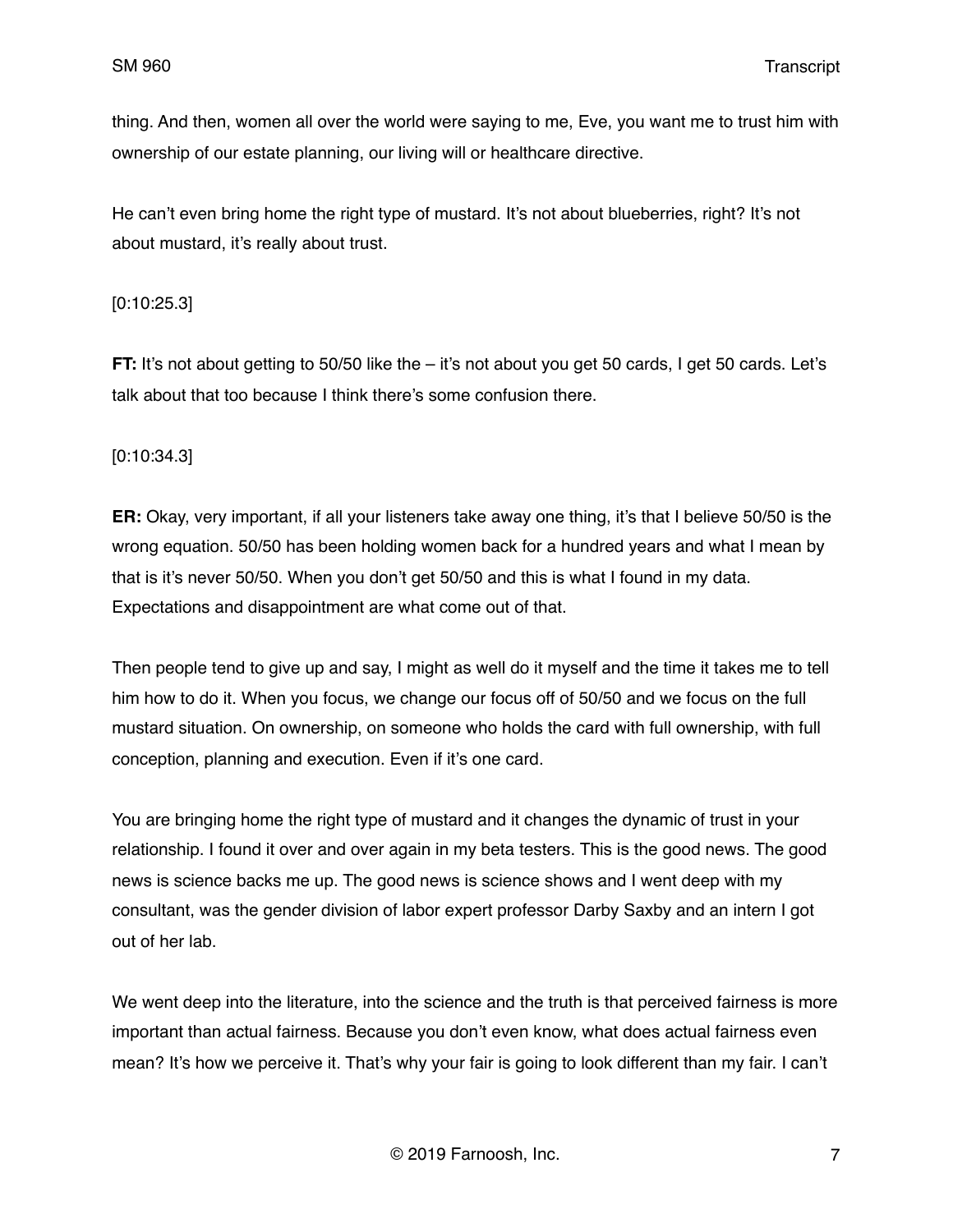tell you what your fair is going to look like but I can develop a system so you can develop your own fair and that's really what fair play is.

### [0:12:12.8]

**FT:** Do you find that the roles of the game are different when there is a partner who isn't working or a partner that make exponentially more money. The reason I ask this is because we put so much value. There's so many, the card that you hold that is bread winner, there's a perception that that holds so much weight, you know? Justifies, well, I'm not going to do all the laundry because I got the most important job.

In those cases, I've written about this in my book, you know, *When She Makes More*, I've taken a seat of your idea which is like, don't ask for help, ask for accountability. Help me with the dishes, the kitchen is your domain.

### [0:12:53.2]

**ER:** That's it. I mean, Farnoosh, I feel like, if you and I both talk about this, let's go on the road together because this is literally, and I ordered your book by the way too. Yes, it is all about accountability and this is the beauty of it. The beauty is that men back to the men, right? 70% of men who are requesting this book and asking me questions.

They want accountability, they want ownership, they want to know their role. Everything else that has come up before *Fair Play* — I write ever book and article, they're saying things, even in the New York Times, you know? That I love, has articles in it say, the way you fix this, one woman's suggestion was to train your husband by acting helpless.

Another one was move to a foreign country where your husband knows the language and you don't so he has to fill out school forms. I mean, this is how – this is the conversations we're having.

[0:13:45.9]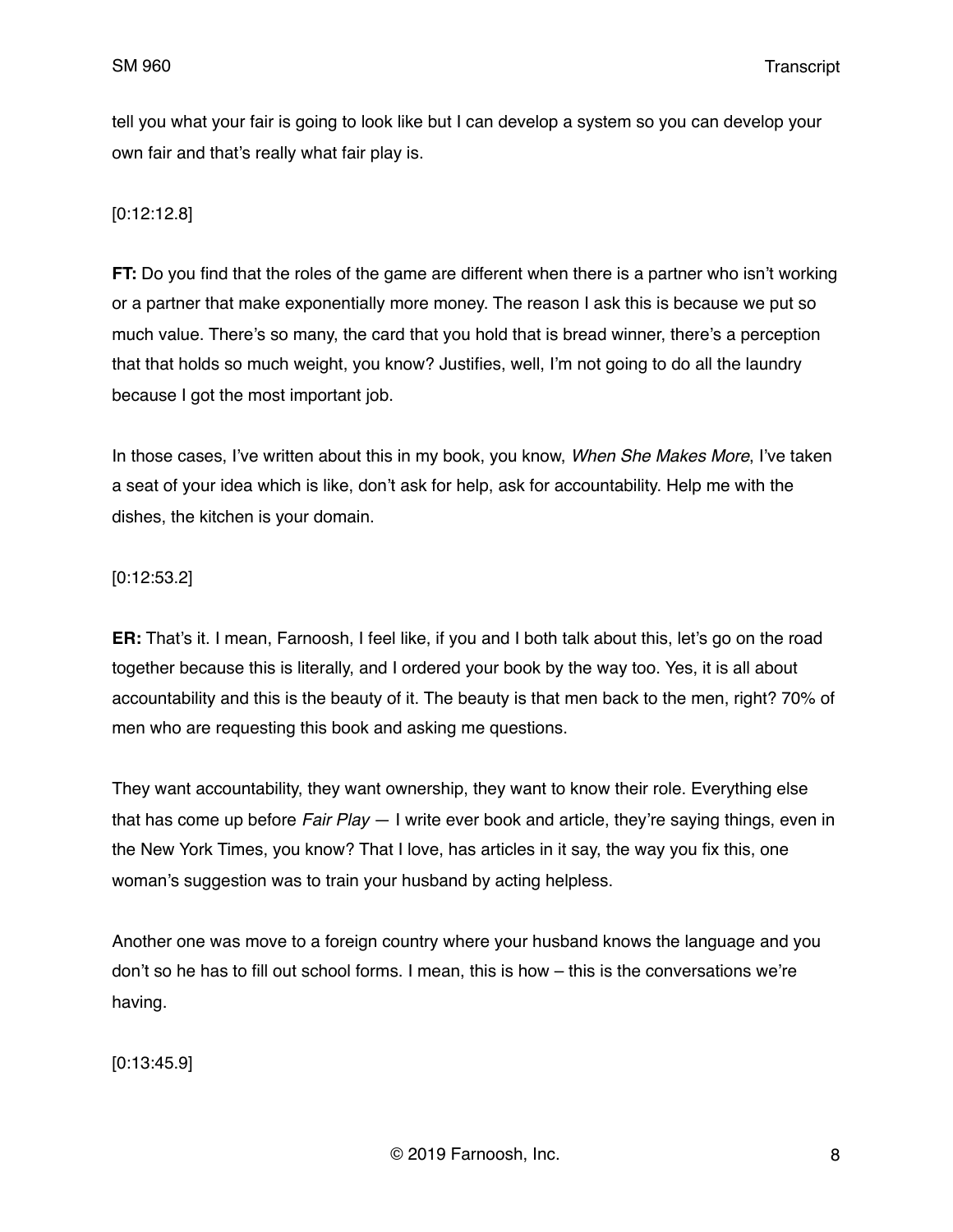**FT:** Crazy.

[0:13:48.1]

**ER:** How unproductive, right? But when you sort of flip the script like you were saying about accountability. It's how our best organizations work. All I'm asking is that we treat our home with some respect and rigor. That we retire the three toxic words, figure it out, and we actually figure it out in advance, not in the moment and that way we're not fighting over mustard.

We're not – oh sh\*t, we don't have mustard in our house, go to the store and get it. Go buy me tampons and so men are telling me they're running around. One man tells me that he's locked out of his house over a glue stick. You can't make these things up. He's driving around White Plains, New York, thinking to himself, do I wait till my wife cools down, do I bring the glue stick home now even though I forgot to bring it home before and she says it was the last thing, it was just one thing that she asked me to do?

Do I drive into New York City to go get a hotel room and stay overnight? I mean, these are conversations men are having. It is unfair to them. Because we are not giving them the accountability or the ownership and Fair Play is about, when you give over that card, you had it over and by the way, it does take us doing some education.

Some left wing feminist, you know, my mom is one of those. Some of her friends would say to me when they read the manuscript. Well, shouldn't men be the one? Shouldn't we be inviting men to have these conversations? Farnoosh, what I'll say is like, you can do that but you'll be waiting another hundred years.

[0:15:13.5]

**FT:** Yeah.

[0:15:14.6]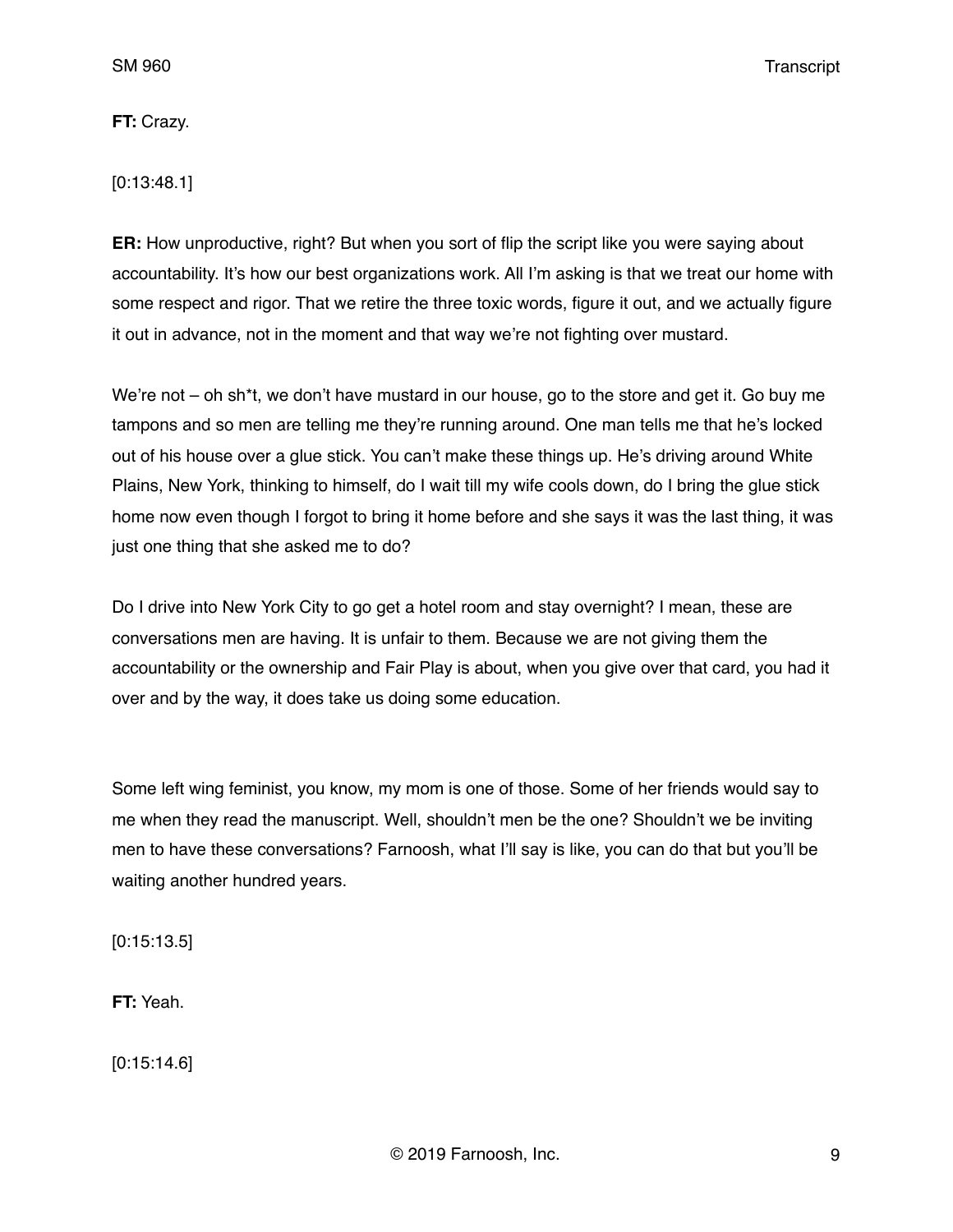**ER:** Let's be Nora Efron instead of being she says, you can be the victim of your own life or you could be your heroine, right? Let's – empowering. It was empowering for me to sit down with Seth in a new way and say, I don't want to just sob over blueberries. I want to tell you that I feel like my time isn't being valued the same as yours

We used to value each other's time so fairly. And here's what I mean, I hear you saying that you're in charge of extracurricular sports for our sons. I know that you mean well by showing up at the field but here's what I'm doing behind the scenes. I'm deciding what sports they should play, conception. I'm planning 18 items behind the scenes, what equipment they need, ordering it off of Amazon returning it to Amazon when it doesn't fit. Filling out enrolment forms, signing at waiver, figuring out a login some AOISO portal, trying to figure out how to –

[0:16:12.0]

**FT:** That damn portal.

[0:16:13.1]

**ER:** Right? You know the damn portals, peeling oranges for snack day and I want you to own this. Own it in the scheduling and getting them to practice. Own this for me, own this one card and you are going to give me eight hours of my life back. You did it.

[0:16:30.3]

**FT:** Amen, well how does outsourcing fit into this equation to this model? Because I am a big fan of just if neither one of us wants to do it or has the capacity to do it or frankly you know, it is just easier to have it to be outsourced, some families I mean did you watch that very first episode of the Marie Condo Netflix series? There was a couple where –

[0:16:52.5]

**ER:** Yes.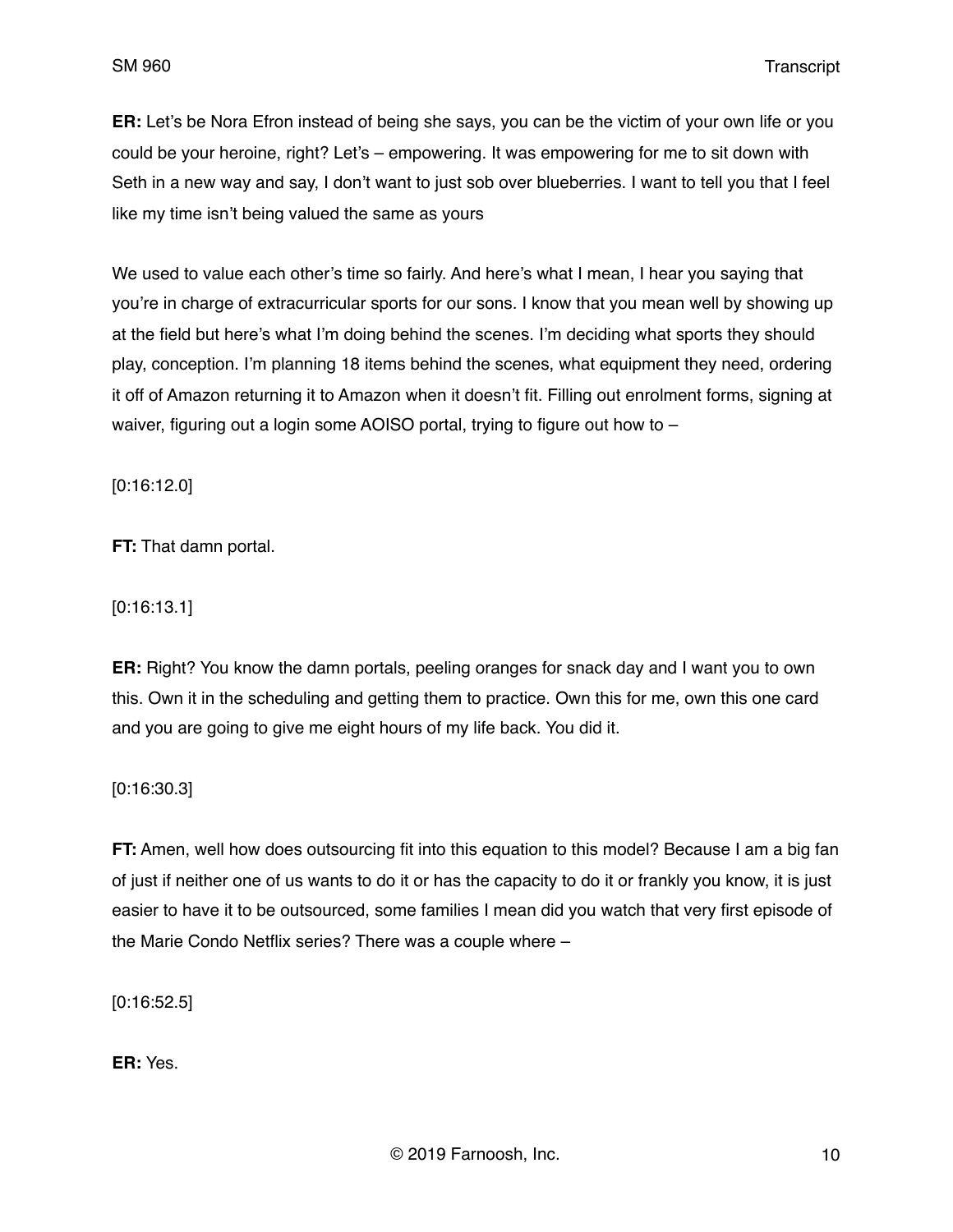[0:16:53.0]

**FT:** You need to go in there and really figure like you need to go there and figure it out for them because they weren't getting it.

[0:16:57.2]

**ER:** Well someone sent it to me because there was this late article or some article that said, this is not about tidying up, this is about the gender division of labor and I said, "Oh my gosh."

[0:17:04.5]

**FT:** Exactly, yeah the husband didn't value outsourcing laundry. He's like, "My wife doesn't work. Yes, she taking care of two toddlers." Nobody wants to do laundry.

[0:17:17.2]

**ER:** Okay, you're right. You are totally right and this is why there is suits in the game. So this is where my professor also helped me of the gender division of labor psychology. We worked on it together because what we realize is that I wanted to use her research, which is that men choose, ultimately choose tasks that they can do in their own time table. Back to the value of time, whereas women are choosing tasks that they have to do in their own timetable.

Like making school lunches, picking up the kids when they are sick from school whereas men were doing things like lawn and plants, right? Watering the plants when they had time. So those are called the daily grinds. Some of those daily grinds are outsourceable but some of them aren't. So even if you think laundry is — there is still 50 cards in the Fair Play deck that are not outsourceable because typically and this is from my data.

Typically you are not outsourcing, taking your child to get a haircut. You typically go with them. You are not outsourcing medical and healthy living like if your child needs their adenoids out, you're on top of that and you are going to be there for that surgery and your child has special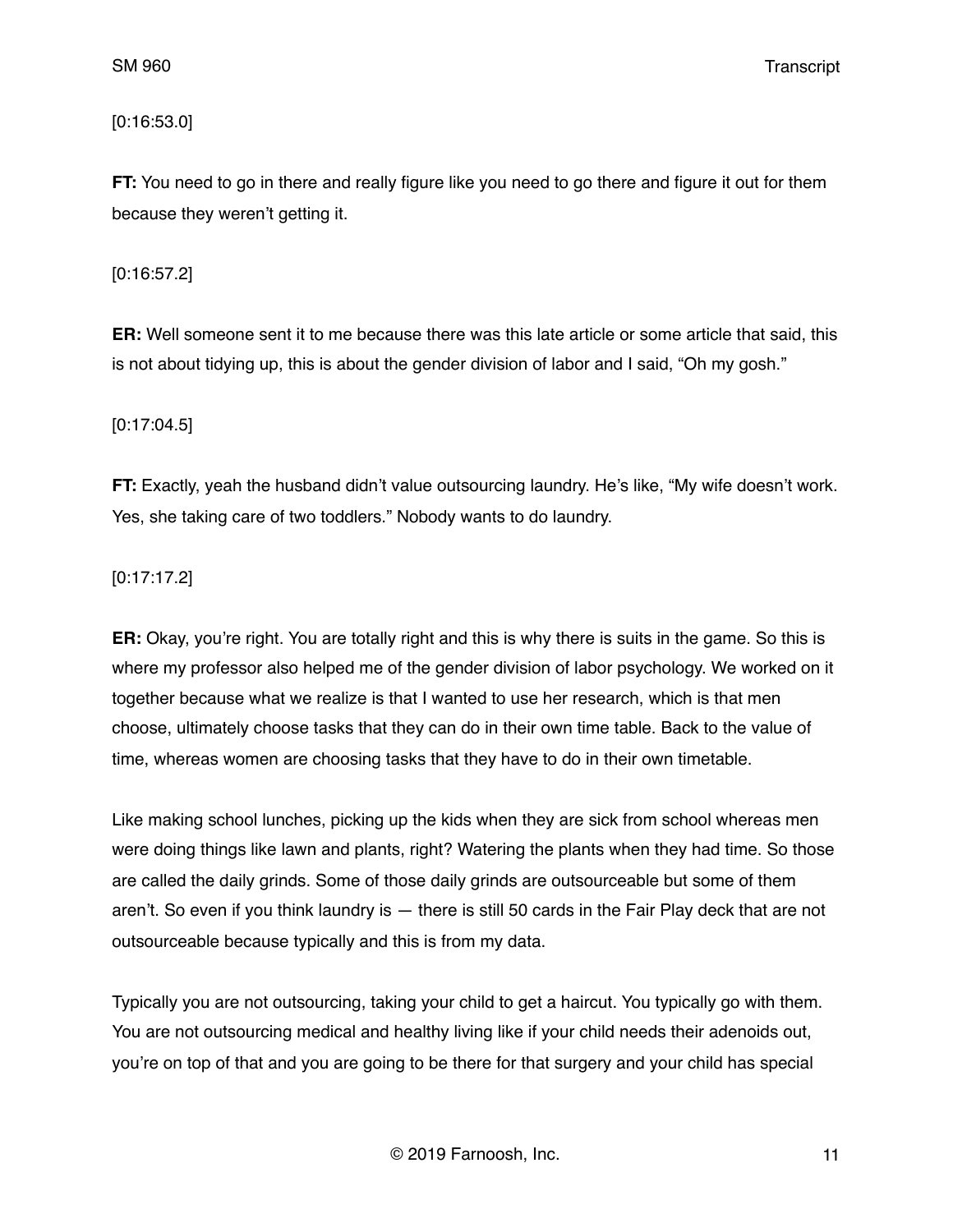needs, you are going to be working on their IEP, their individual education plan. So it was very important that there is different suits because then you can look at the suits.

And say yes, there is a green suit called home and there is a yellow suit called out. Those suits, you can download them on fairplaylife.com. You will see them in the book, those suits are a little bit more outsourceable but when you get into the caregiving suit and the magic suit, those aren't. So even if you outsource the execution of say childcare helpers or babysitter or laundry there is still somebody who is holding the conception and planning of that part.

I am a huge executer outsource fan and I say to my husband all the time, I appreciate you outsourcing, getting my children to sports practice. Whatever carpool, whatever parent as long as it is safe and they have a booster seat you want to outsource that, that is wonderful but they're going to be ones texting you to pick them up or whether they are late, outsource the sh\*t out of it just as long as I don't have to conceive and planning anymore.

So that is how outsourcing comes in. It is really an execution step, where somebody in your home is still probably holding the conception and planning for most homes.

### [0:19:41.5]

**FT:** Right, you have simplified this and you called this your unicorn space. You feel like this is your billion dollar idea is that what that means or  $-$  ?

### [0:19:50.2]

**ER:** Well yes, well the Unicorn space is sort of change how I wrote the book because as I told you and from what I said about my clients, I am really into fixes, right? I am an organizational management specialist and mediator. I am really into solutions but what happened was along my 500 plus couple journey, the interviews with men and woman from all walks of life that mirrored the US census there was a theme that was too hard to ignore.

And it was a theme of identity loss for woman after kids and a lot of it happened to stay at home moms but it has also happened to women as I define in the book called new super women who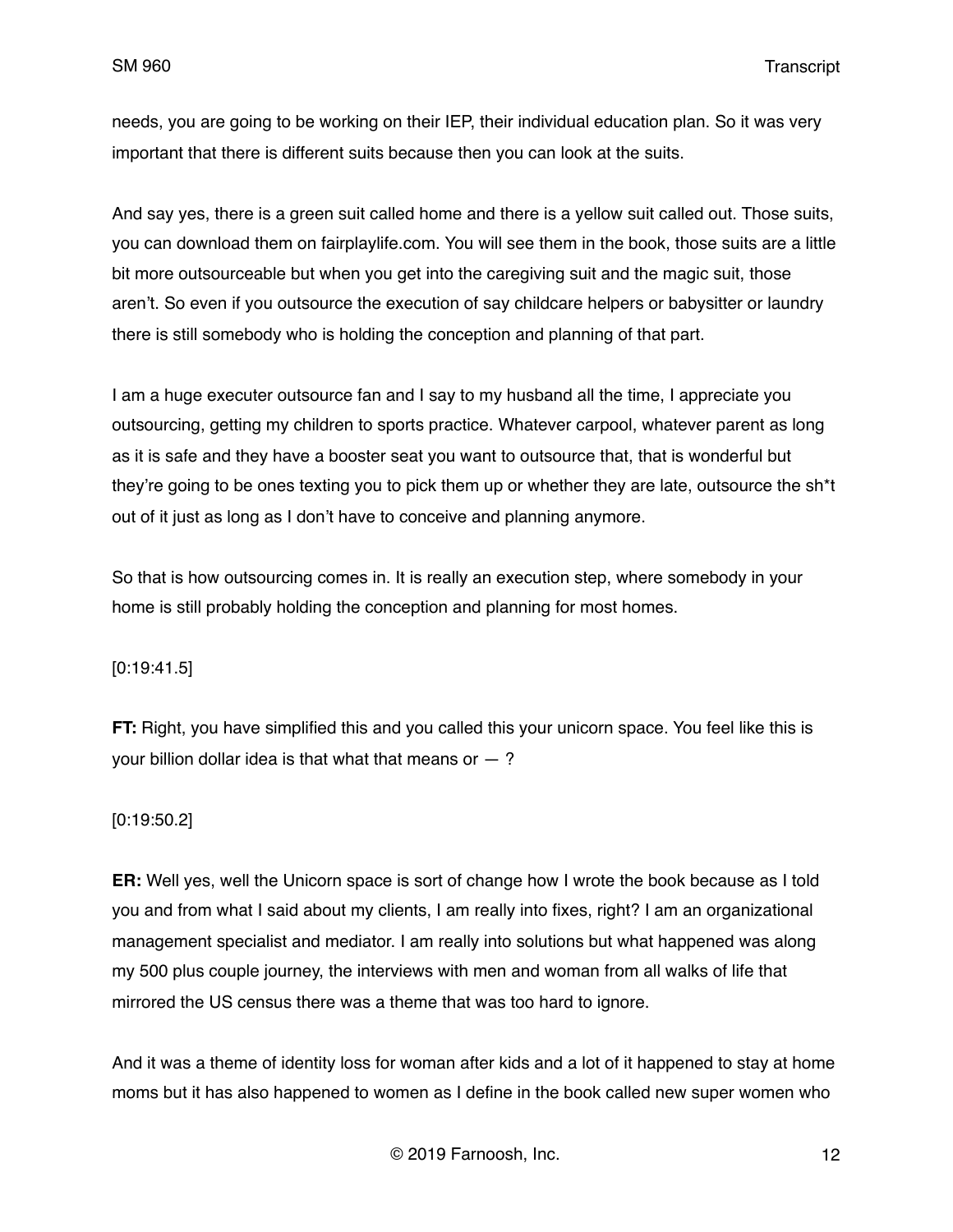do have a very intense job and are doing all the cards and are parenting and they sort of – all of these women were saying to me, "I don't even know who I am anymore." I am either on a treadmill or the stay at home mothers a big data set of them were saying to me:

"Yes I have three Ivy league degrees but I am an object at rest, it's physics. Objects of rest stay in rest, objects of motion stay in motion and now that I am an object of rest, I don't have unicorn space or I don't even know what my passion and purpose is beyond being a parent." And that is dangerous. It is dangerous for marriage and it is really dangerous for self-worth and it is really dangerous for longevity.

So this idea of being you, what makes you, you, and how do you share it with the world that is what unicorn space is. It is based on, the reason why I call it unicorn space is because it is like the mythical, beautiful, magical equine that's white and gorgeous and you know, you see it flying in the sky and whatever you or have a rainbow, however you picture your unicorn right? This beautiful white space for your brain, a creative space, magical space.

Whatever you want to call it, it doesn't f\*cking exist just like a unicorn unless we can reclaim it and that is only I believe in the context of domestic rebalance. I find it very women shaming to hear about finding your passion and your purpose on top with the CBD oil pedicure I am supposed to get and be a size two and have my hair done and all of this crap that I am supposed to be doing, on top of what, holding all the cards?

Not when I am crying on the side of the road with blueberries and having a pen sticking me in the vagina. I am not thinking about unicorn space at that time.

### [0:22:27.9]

**FT:** It sounds like there might be a cohort of readers out there that could use some therapy too because this is also some mindset work that needs to happen in order to really, you know?

### [0:22:38.2]

**ER:** Oh my god, we're going on the road together.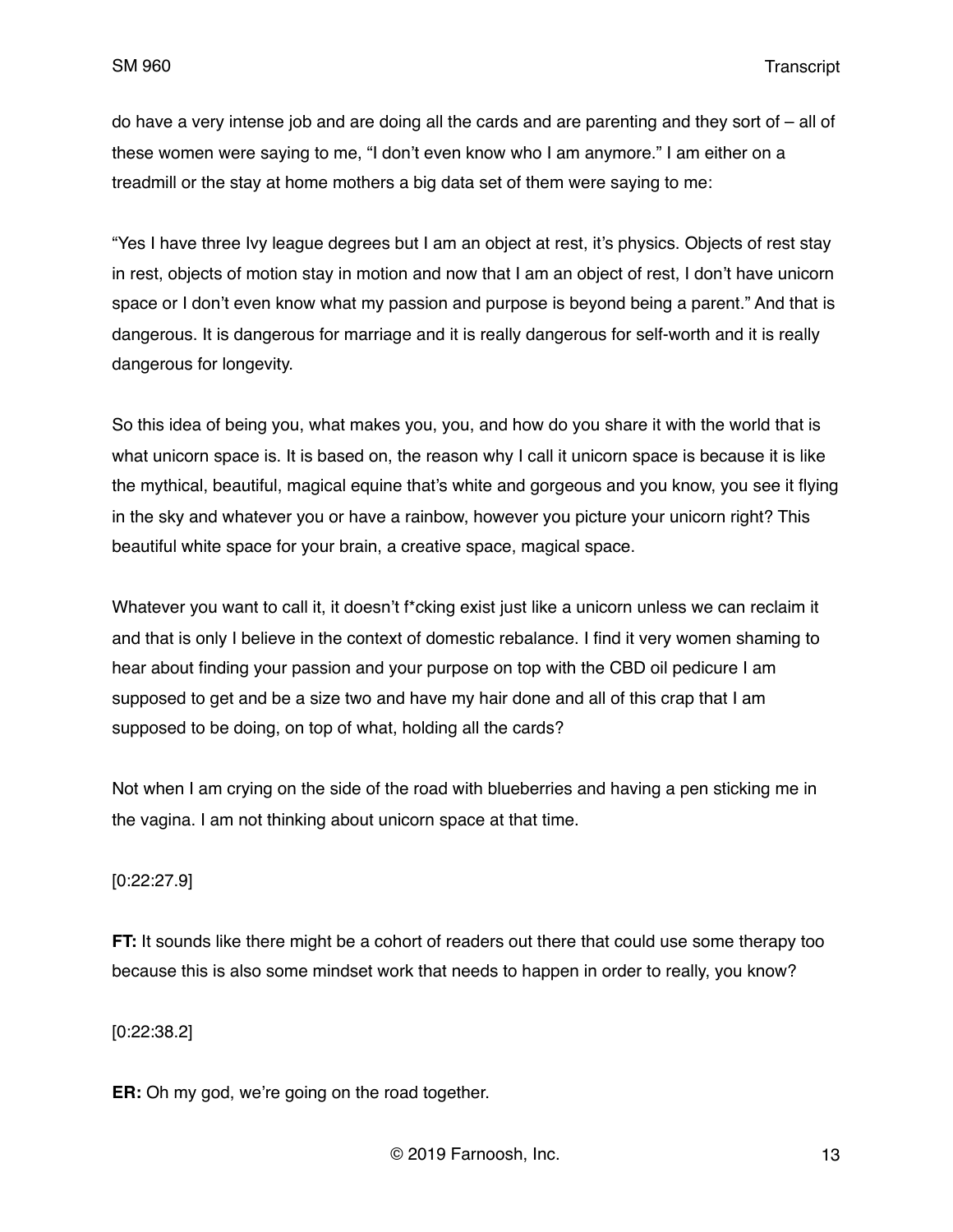[0:22:39.4]

**FT:** Okay.

[0:22:39.9]

**ER:** I think it is so important that you set that up because a lot of people say to me, "Why isn't it just Fair Play game? Why couldn't this just be the cards?" I mean I could have done it as like, whatever those are called, Cards Against Humanity, but a 190 pages are the data and the "woke-ness" that I need women to come on a journey with me, right? Not every woman is going to come on that journey but when I say to you that we are the worst purveyors of the toxic time message that women's time is less valuable than men, a lot of women don't believe me.

And so then I go out and try to prove it to them. Women all over this country don't value their own time and that is where the crux of the issue was. It was not about glue sticks or blueberries — or mustard. It is the core crux of the problem was back to this, whatever the patriarchal trauma or wherever it is from, we don't value in the time as same as men. We know that from equal pay issues, right? We know that in the workplace but it is insidious in the home.

# [0:23:42.0]

**FT:** When we run our own companies women, we pay ourselves less than when men run their own companies. So you know the –

# [0:23:49.0]

**ER:** Correct and it is definitely happening on your side, right? I mean I am sure So Money could do a whole entire other podcast on time value of worth of time and sort of how that measured in equal pay issues but on this side, women were saying to me things like, "Of course I should hold more cards and pick up the extra slack because my husband makes more money than me." Though that is a terrible argument because I just said, men will always make more money than us even the same jobs.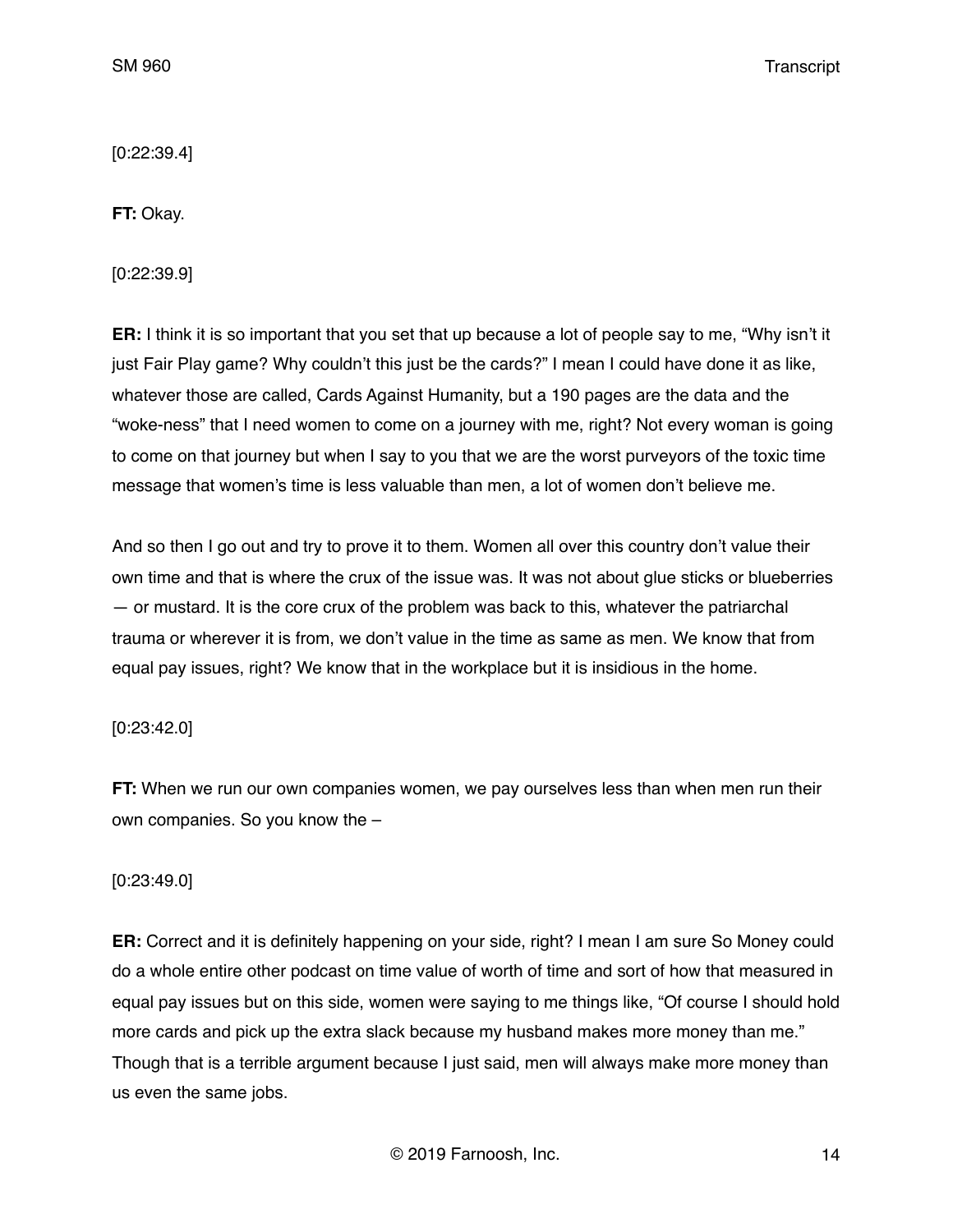SM 960 Transcript

So throw that to the side, another argument we have to throw to the side  $-1$  am a better multitasker, I am wired differently. I went out to the top neuroscientists in the world. Women are not better multitaskers, we do not have any different executive function than men and we know this because men are the CEO's all over using their amazing brains and capacity to conceive and plan and execute just not in the home.

But what one neuroscientist said to me off the record, so I have a beautiful neuroscientist who tell you women are not better multitaskers, in the book, but this is an off the record quote and he said to me, imagine you can convince half the population that they are better at wiping asses and doing dishes, how great for the other half of the population? This is a man saying this to me.

Hence our Forbes list, look at our Forbes list last month. Top 100 CEO's what do 99 have in common?

[0:25:16.5]

**FT:** Genitalia.

[0:25:18.3]

**ER:** Men, they're men. So those are the things we have to cast aside. The last one I will say that really got to me was in the time it takes me to tell them how to do it, I might as well do it myself. So I went to the top behavioral economists in this country and they said that is such short term thinking for women. Of course you want to take the time to tell him how to do it now so that you can invest all of those extra hours long term in your career.

In your passions, in your unicorn space, in the raising of your children and the connections, human connections, adult friendships. So these are all toxic time messages that we have to work on ourselves and each other to help us through them and that is fortunately and unfortunately why if your play had to be a book because we have work to do on ourselves before we can get to the gameplay.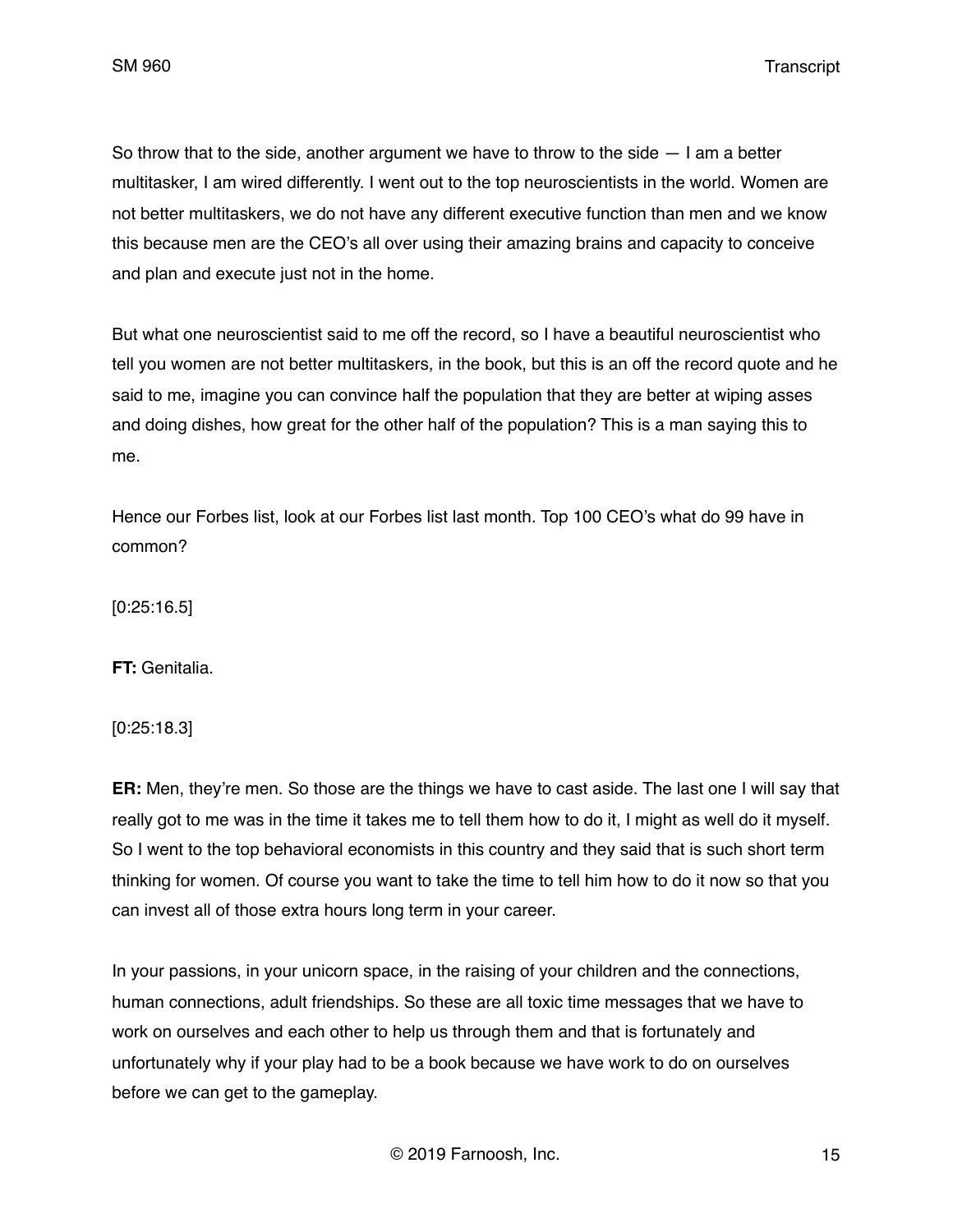[0:26:08.2]

**FT:** Whoa, this is so good. This is so good. I want to know when we are going on the road, what is next for you?

[0:26:14.8]

**ER:** Yes, we are going on the road together.

[0:26:15.9]

**FT:** This has been two weeks everybody, what is another two weeks going to look like and what is the hope for the journey that you want this to ultimately have? What is the body of work here?

[0:26:29.1]

**ER:** Well thank you for asking that. Actually no one has ever asked me that.

[0:26:32.4]

**FT:** What is your five year plan?

[0:26:35.0]

**ER:** I like my day job and I really liked raising my family, you know I like both of those things but I am not Rosa Parks but I will say a quote that is always been very resonant for me from her was when she asked about the fear, the fear of standing up and speaking against social norms and obviously, in very important ways and she said you know, when your mind is made up the fear diminishes and I sort of feel that way for my journey.

My mind is made up that this is going to be the message that I shout from the rooftops until the day I die that all time is create equal and until there is a society where we value holding a child's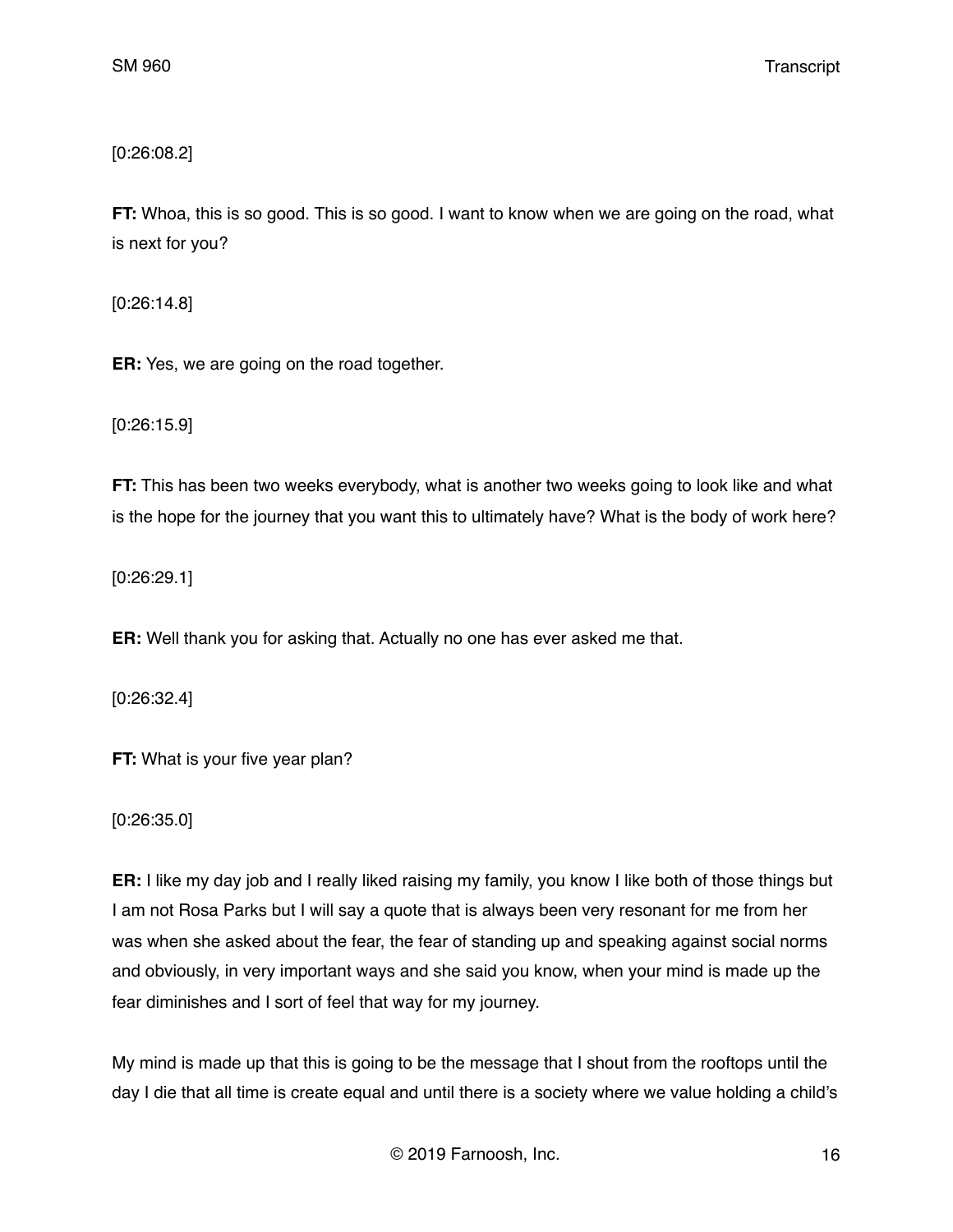hand in the paediatrician's office as much to society as we do an hour in the boardroom, nothing is going to change and so that's my contribution to the world is to continuing to shout that from the rooftop that an hour holding our children's hand in the paediatricians office is as valuable to society as an hour in the boardroom.

[0:27:35.5]

**FT:** Thank you so much but one last question before we go, we have a Chase connection. I know that you worked at JP Morgan, this podcast is sponsored by Chase and we're asking guests this month, this is airing in November about what they are grateful for in their financial lives because there is a correlation between gratefulness and being rich.

[0:27:57.7]

**ER:** Wow, cool.

[0:27:59.1]

**FT:** Science has found that.

[0:28:00.4]

**ER:** So you're teaching me something too, that is so cool. I love stuff like that.

[0:28:01.7]

**FT:** The more grateful we are, yeah so in the spirit of that, what is something that you are really grateful for in your financial life Eve?

[0:28:08.5]

**ER:** I am so, so grateful that I was able actually to use the skillsets that I started cultivating at JP Morgan actually and growing into a thriving practice where I was able to be my own boss and I

© 2019 Farnoosh, Inc. 17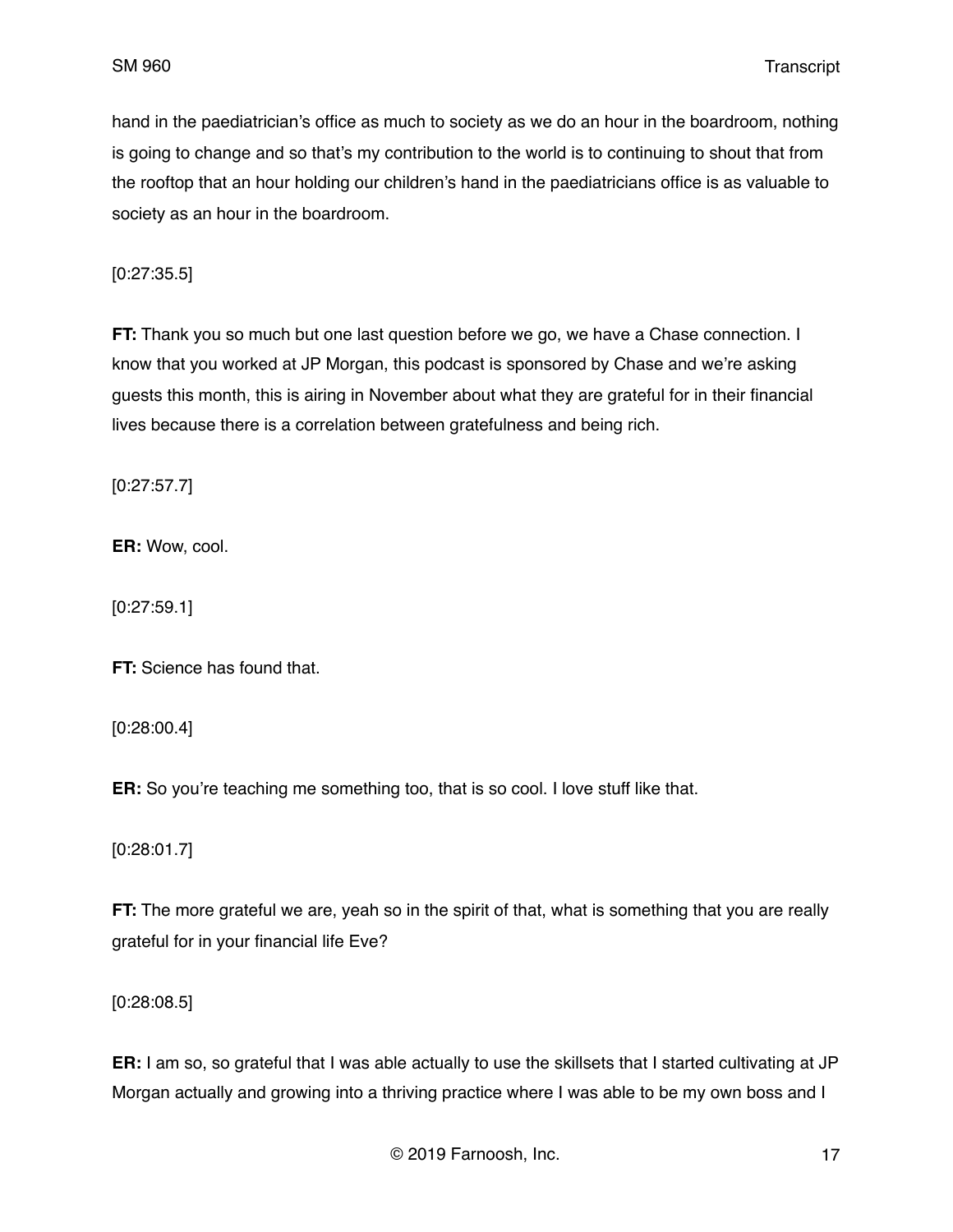think the gratefulness I have of that is that it is really scary to go out on your own and it requires a lot of logistics management to manage clients and working with accountants and hiring your own employees but I feel so grateful to have had the opportunity to be my own boss.

[0:28:45.0]

**FT:** And now you're teaching us all. You are the queen of parlaying you know?

[0:28:49.5]

**ER:** Yes, I am a parlay-er for sure.

[0:28:51.1]

**FT:** You're a parlay-er, I love it.

[0:28:53.1]

**ER:** Yes but you know, the other thing I will say, I am grateful for the unique experiences I had that people may not even know are going to help them later in life but I will say skillsets you may not know are going to be parlayed. Just lean into what you are doing at the time because those skillsets often show up later on.

[0:29:09.9]

**FT:** It absolutely does. Everything, every minute is an investment. It is an investment.

[0:29:14.0]

**ER:** Yes and I will say back to women out there who are not earning money at this time and are in partnered relationships, I will say to you that you are valued. These cards matter that you are holding, your work is important and I think that we should just make sure that women know that there is a lot of value in raising good human beings.